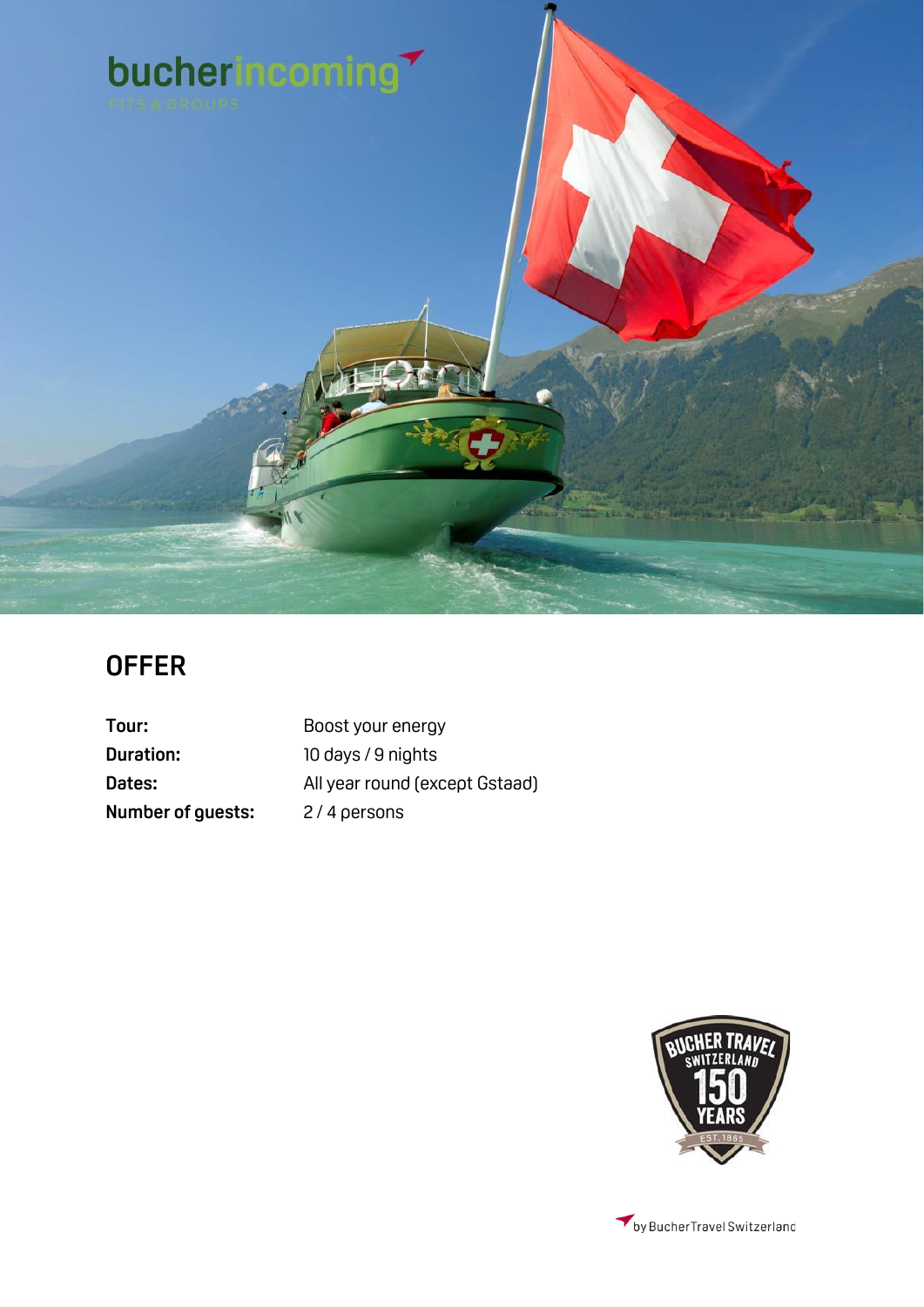**FITS & GROUPS** 

# **Accommodation**

### **Day 1 – 3 – Lausanne – Hotel Beau Rivage Palace**

Superior double room with lake view, with AC [www.brp.ch](http://www.brp.ch/)

### **Day 3 – 5 – Gstaad – Hotel The Alpina**

Deluxe double room with mountain view, with AC [www.thealpinagstaad.ch](http://www.thealpinagstaad.ch/)

Note:

- Summer season from early June to mid-September
- Winter season from early December to mid-March

### **Day 5 – 7 – Vitznau – Park Hotel Vitznau**

Junior suite with lake view, with cooling system [www.parkhotel-vitznau.ch](http://www.parkhotel-vitznau.ch/)

## **Day 7 – 9 – Bad Ragaz – Grand Resort Bad Ragaz**

Grand Deluxe double room Hof Ragaz, with AC [www.resortragaz.ch](http://www.resortragaz.ch/)

## **Day 9 – 10 – Zurich – The Dolder Grand**

Superior double room, with AC [www.thedoldergrand.com](http://www.thedoldergrand.com/)

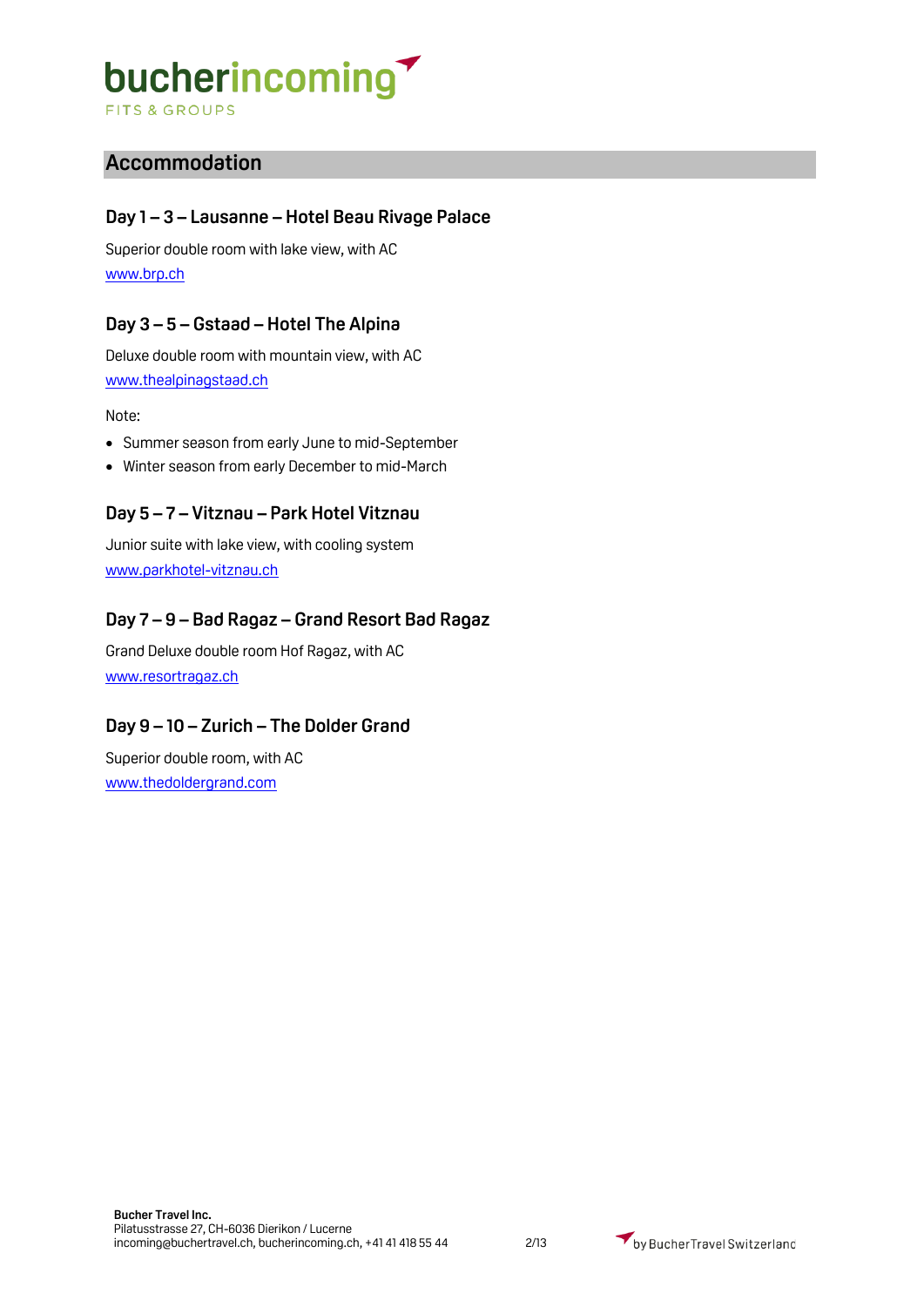FITS & GROUPS

# **Program**

### **Day 1**

Arrival in Switzerland

- Arrival Geneva airport, flight tba
- Private transfer from Geneva airport to Lausanne hotel

#### Note:

• Driving time approx. 50 minutes

Built in three tiers, Lausanne has the sparkling blue waters of Lake Geneva at its feet, deep green forests at its back and snow-capped Alps in the distance. It is a city to explore with your senses, offering everything from quaint country markets to cosmopolitan shops and shows. A climb up to the Old City will take you to Lausanne's superb gothic cathedral, to the ancient castle of Saint Maire and to the university with its fine museums. Down by the waterside is the picturesque resort of Ouchy, where you can linger in one of the lakeside restaurants.



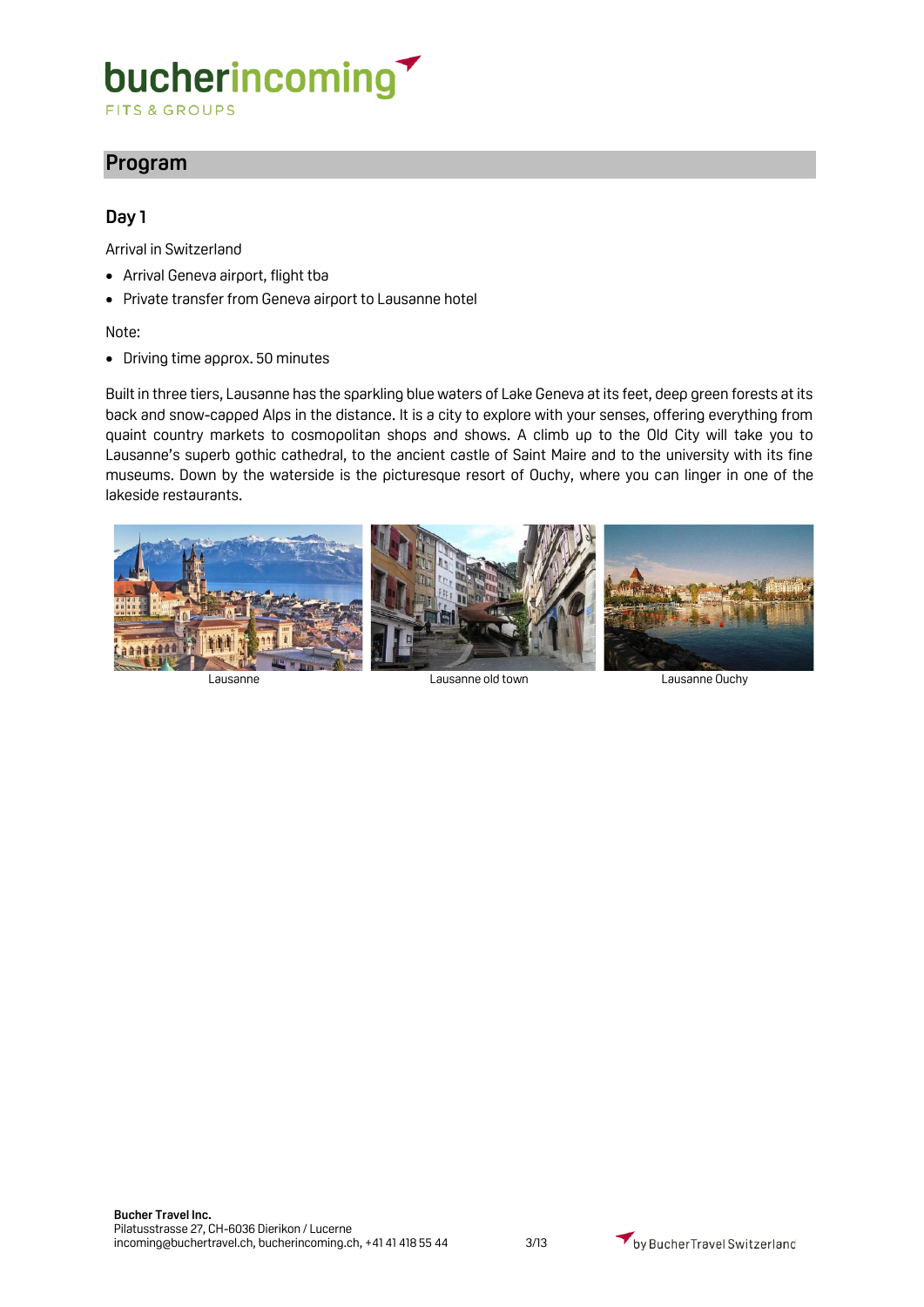**FITS & GROUPS** 

### **Day 2**

Day at leisure in Lausanne

Optional:

- Explore the beautiful wine region around lake Geneva
- Visit Montreux and the Chillon castle
- Eat out in one of several lakeside restaurants in Ouchy

Discover the terraced vineyards of Lavaux, one of the most famous wine-growing regions in Western Switzerland. Whether you want to take a stroll or a hike, these paths are ideal for getting acquainted with the area, so much loved by many, many artists and royalties. Here you can enjoy a wine tasting in the middle of this wonderful scenery.

Montreux is a well-frequented resort on Lac Leman (Lake of Geneva), thanks to its location and pleasant surrounding countryside. The city stretches gently along the shore of a wide, south-facing bay lined with palm trees thanks to the mild climate and rises above the lake like a huge Amphitheatre amidst the wooded and vine-clad slopes. The main features of the city are the Vieux Montreux (the old parts of the township) and, of course, the visit of the Castle of Chillon – one of the most impressive, medieval strongholds of Switzerland, immortalized by many famous poets.





Montreux Lavaux – Unesco World Heritage Chillon Castle



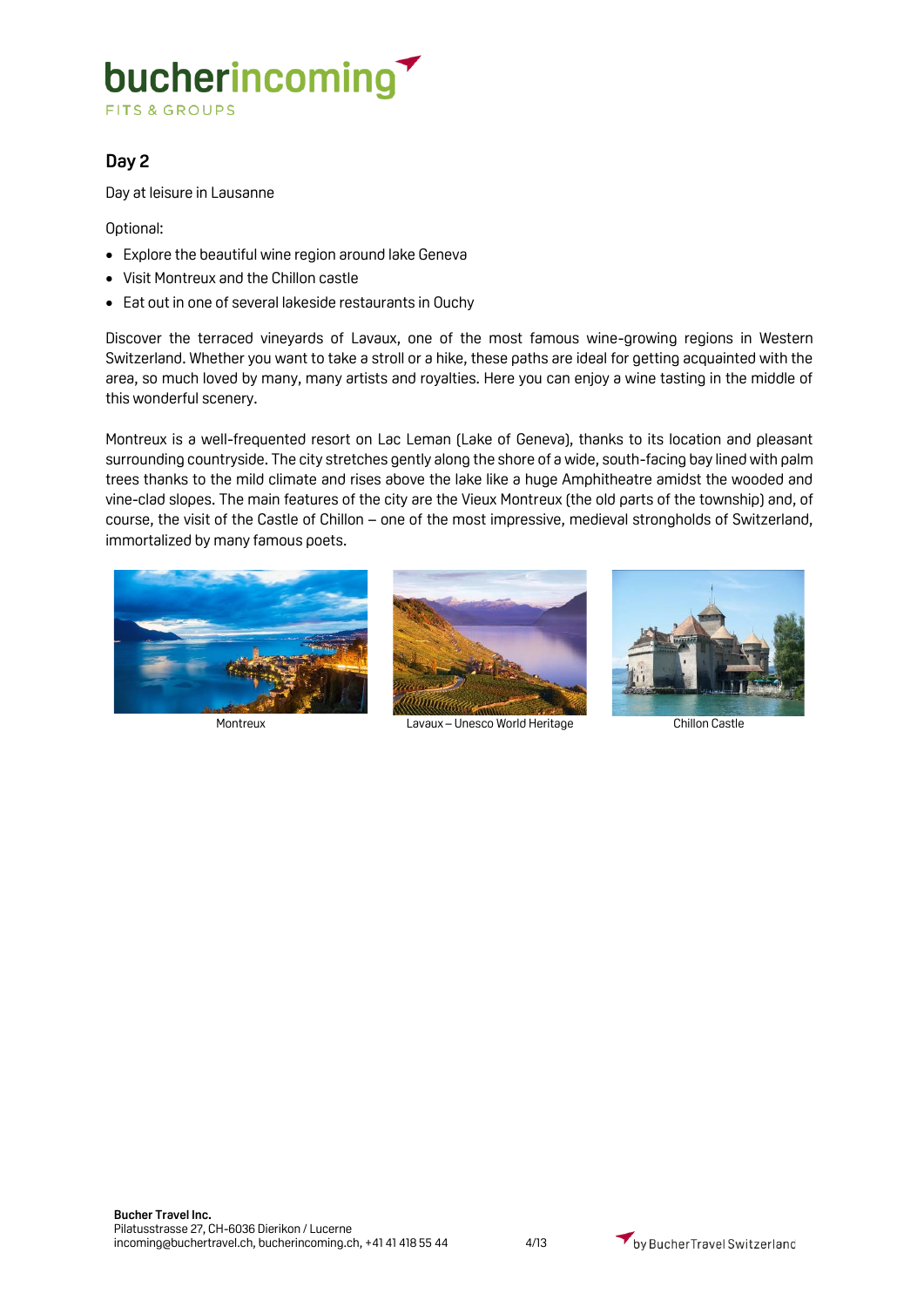**FITS & GROUPS** 

### **Day 3**

Travel from Lausanne to Gstaad

• Private transfer from Lausanne hotel to Gstaad hotel

Note:

• Driving time approx. 1 3/4 hours

#### Option:

• Stop in Gruyeres to visit medieval village and castle

For one of Switzerland's smartest resorts, Gstaad is a surprisingly small village, its size out of proportion to its international fame and prestige. Lying at the junction of four valleys, Gstaad has about 250 slops and numerous ski lifts on the slopes of Wispile, Eggli and Wasserngrat. In summer, Gstaad attracts numerous visitors who come here to enjoy rock climbing, hiking, cycling, tennis and extreme sports, such as rafting on the turbulent waters of the Saane. By avoiding high-rise developments and remaining faithful to traditional Swiss-style architecture, Gstaad has maintained its romantic character. Its main street, the Promenade, is well appointed with shops, cafés, restaurants and art galleries. Artisans can be seen at work on woodcarvings and decorative paper cutouts.

Welcome to Gruyères, city of the counts of Gruyères in bygone days; today, a village awaiting discovery that invites guests to stroll and partake of fine foods. An architectural jewel filled with treat-it delights the eyes and warms the heart. Here the population is glad to welcome you and to share its traditions, culture, art of cooking, and savoir-faire with its guests. The castle of Gruyères, one of Switzerland's historical monuments that attract the most visitors, boasts medieval treasures, paintings, gardens, and an exhibition of fantasy art along with all its mysteries. The whole region, home of the authentic Gruyère cheese, is also an area devoted to leisure and relaxation.



Gstaad Lake Lauenen Gruyère castle

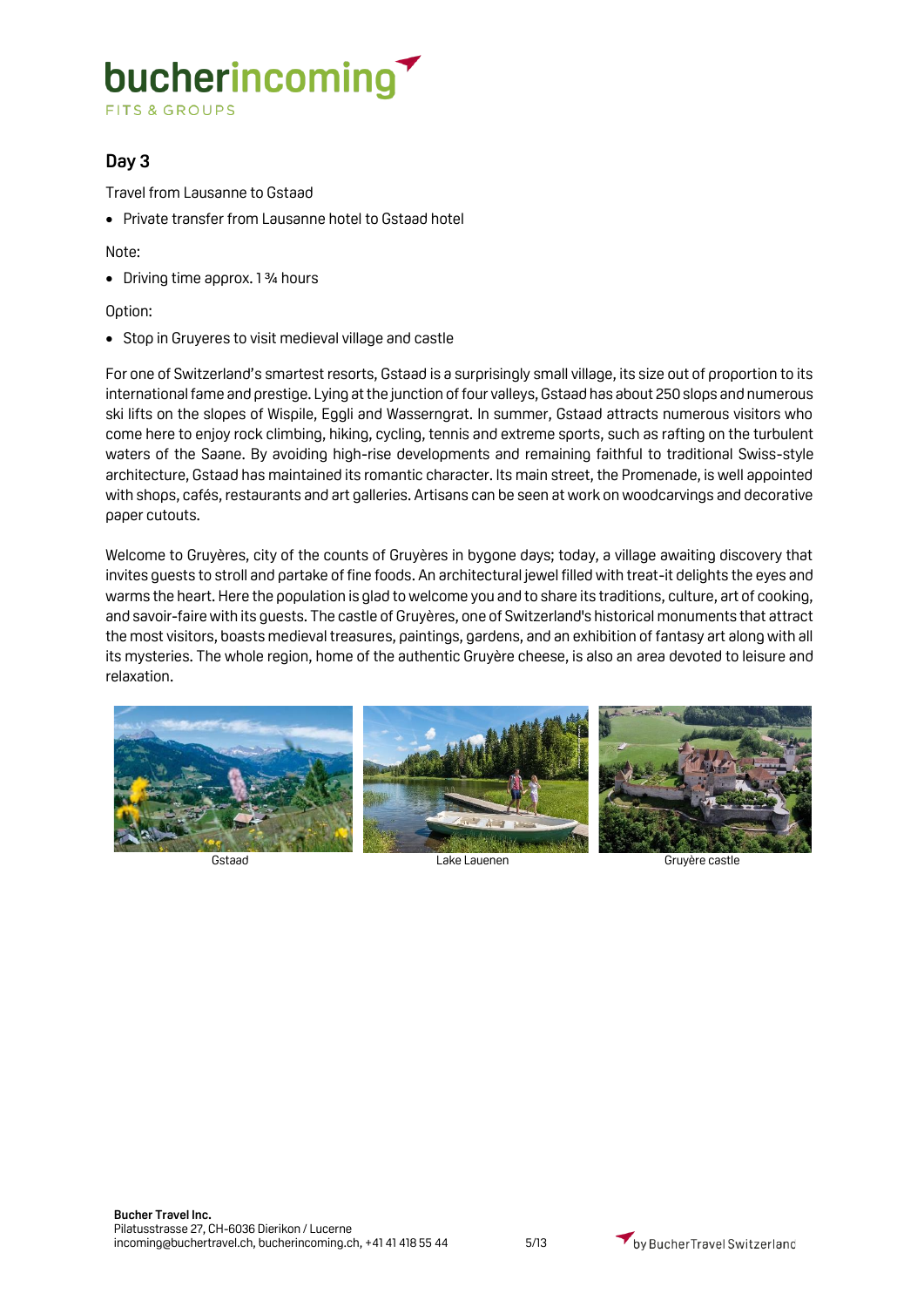**FITS & GROUPS** 

### **Day 4**

Day at leisure in Gstaad

Optional:

- Go hiking in Gstaad area
- Visit the romantic mountain village "Lauenen"
- Go horseback riding in the beautiful Saanenland
- Excursion to Glacier 3000

With more than 300 km of signposted and well-maintained trails and paths, the Gstaad holiday region is a genuine hiking paradise in Switzerland. The dense and far-reaching network of hiking trails is ideally accessible thanks to the many cable cars and different modes of public transport, with something to suit every taste.

Fans of equestrianism love the Saanenland as it offers many opportunities for guided hacks through the intact landscape or horse riding lessons in indoor paddocks, whether it is classic, English or Western style. There are beautiful trails with wonderful panoramic views from the Gstaad Equestrian Centre towards Schönried, Saanenmöser, as well as the Turbachtal valley and Chalberhöni. Riders unfamiliar with the area should first contact the persons listed here to find out more details about the hacks; alternatively, they can ride out as part of an accompanied hack.

The mountain station located at 3,000 meters above sea level was designed by the famous architect Mario Botta. The View Point is reached by walking a few feet to a staircase that leads to the top. It is located next to the Mountain Restaurant Botta. Once you reach the top, your view sweeps across the fabulous 360° panorama. The most beautiful Alpine peaks - from Eiger, Mönch and Jungfrau to the Matterhorn and Mont Blanc - can be admired from here. No less than 24 four-thousand-meter peaks delight the visitor. An adrenaline rush awaits visitors on the Alpine Coaster, the world's highest toboggan run. It runs over 10 curves, 6 waves, three jumps, two bridges, and down a 520-degree circle. A fast ride at up to 20 kilometers per hour is guaranteed.





Hiking trail near Gstaad Diablerets Glacier 3000 Tissot Peak Walk

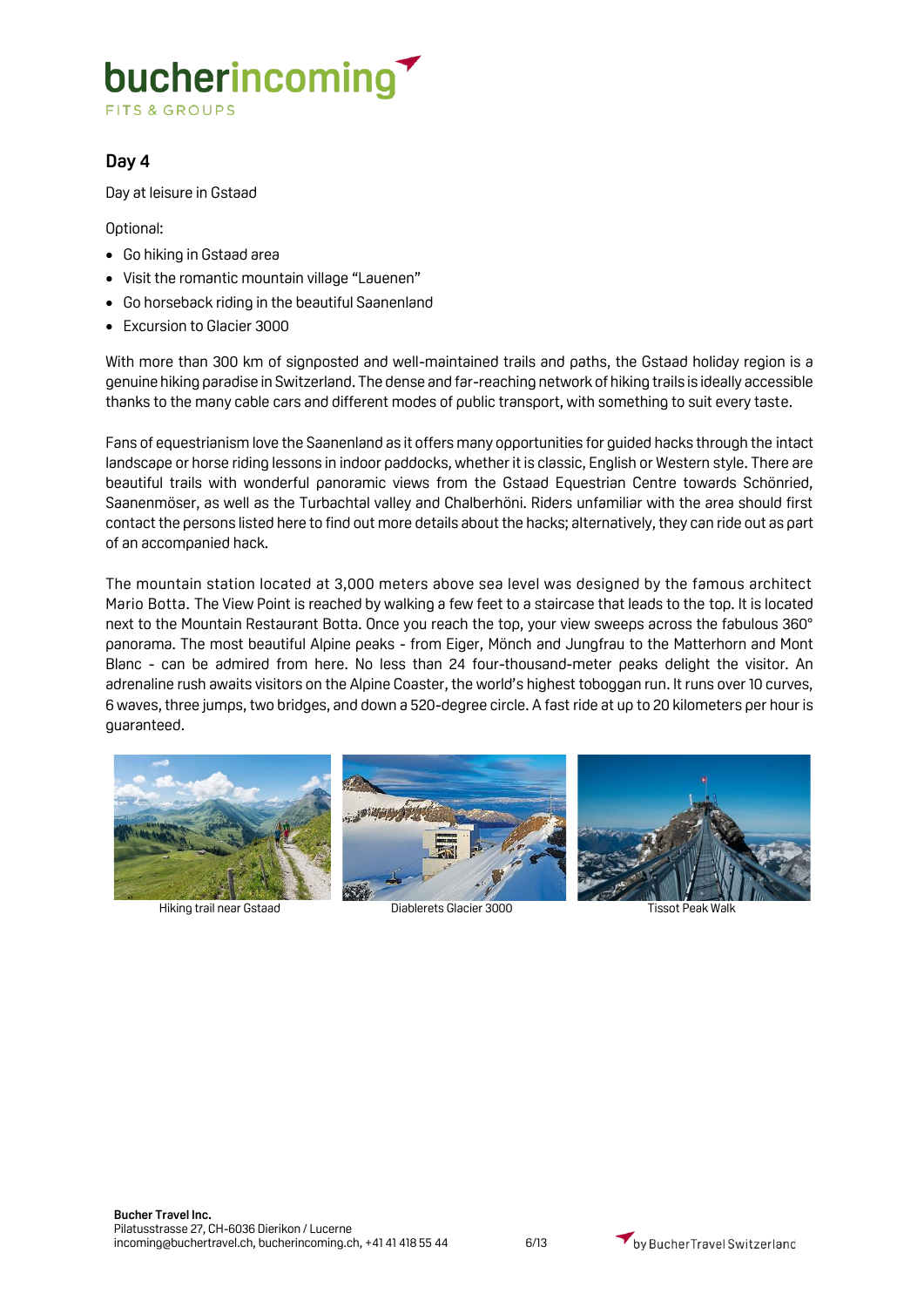**FITS & GROUPS** 

## **Day 5**

Travel from Gstaad to Vitznau

• Private transfer from Gstaad hotel to Vitznau hotel

Note:

• Driving time approx. 3 hours

#### Optional:

• Stop in Berne and / or Lucerne for a walking tour and have lunch

Located in the heart of Switzerland on the picturesque Lake of Lucerne at the foot of the famous Rigi, idyllic Vitznau beckons you to enjoy natural surroundings and a restful vacation. Vitznau is an enchanting oasis tucked away in fascinating countryside. It's a place to discover which has retained its charm and the rustic independence of a rural area and its people. This small locality on the lakeside is the ideal staging post to discover the many sightseeing gems and attractions in the region.



Vitznau Vitznau and Lake Lucerne Park Hotel Vitznau

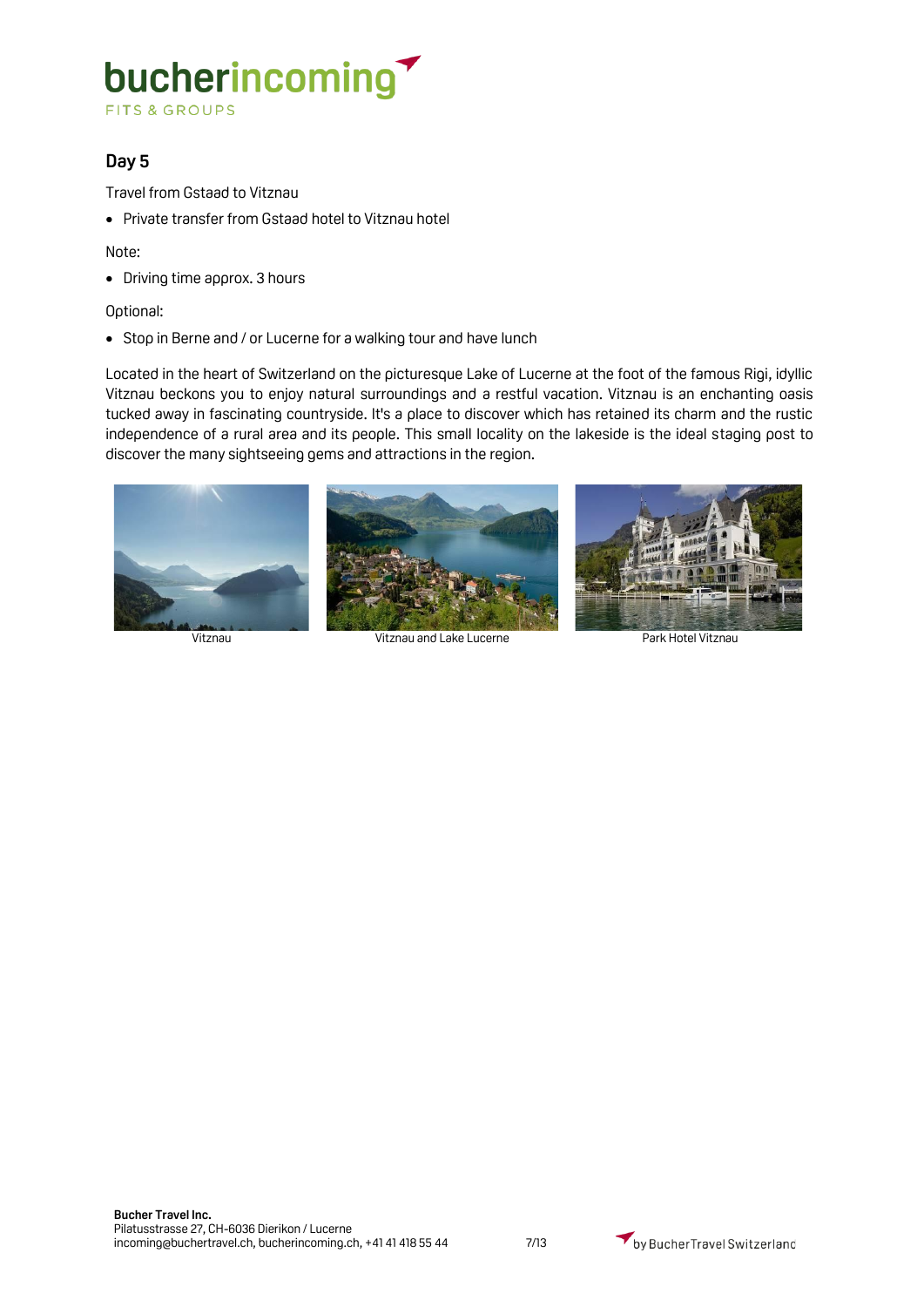**FITS & GROUPS** 

### **Day 6**

Day at leisure in Vitznau

Optional:

- Go swimming in the crystal clear water of Lake Lucerne
- Undertake an excursion to Mount Rigi
- Go shopping in Lucerne old town
- Do a private lake cruise with MS Meggenhorn
- Excursion of Lake Lucerne "Off the beaten path"

The world-famous, historical city of Lucerne lies in Switzerland in the heart of Europe. Because of its central location right on Lake Lucerne, which is surrounded by grand mountains like Mount Titlis at 3000 meters high or the impressive Mount Pilatus, Lucerne is considered to be the "Switzerland in Switzerland". You will find everything here: the lake, the mountains, the city – a distinctive consonance of nature and work of man, which has been preserved and carefully developed for centuries. What do you want to see while in Lucerne? The Chapel Bridge with its gabled paintings of old battles and the adjacent quaint quarters with little streets ranging and changing from silence to abundant liveliness? The curiosities of the museums, the treasures of the many churches? Take a leisurely walk through a maze of small streets, bridges, promenades and plazas dominated by countless historical towers, fountains and frescoed buildings.

Start with a cruise by steam boat from Lucerne – relax and enjoy the magnificent view of the Rigi, Bürgenstock and Mt. Pilatus, passing through the "Nas", the narrowest point of the lake and arrive at the "Haus zur Treib" which housed 72 meetings of the delegates of the Old Swiss Confederacy. The building dates back to 1658. Here descend the boat and take the small funicular drive-train up to Seelisberg – here, 2400 feet above sea leave, you will enjoy a fantastic view of the lake and the area. Enjoy your time in Seelisberg with hiking or taste some local food in a restaurant. Continue by postal bus through farmland to Emmetten and down to Stans, change to train back to Lucerne.



Chapel Bridge Lucerne The Seelisberg Chapel Bridge Lake cruise

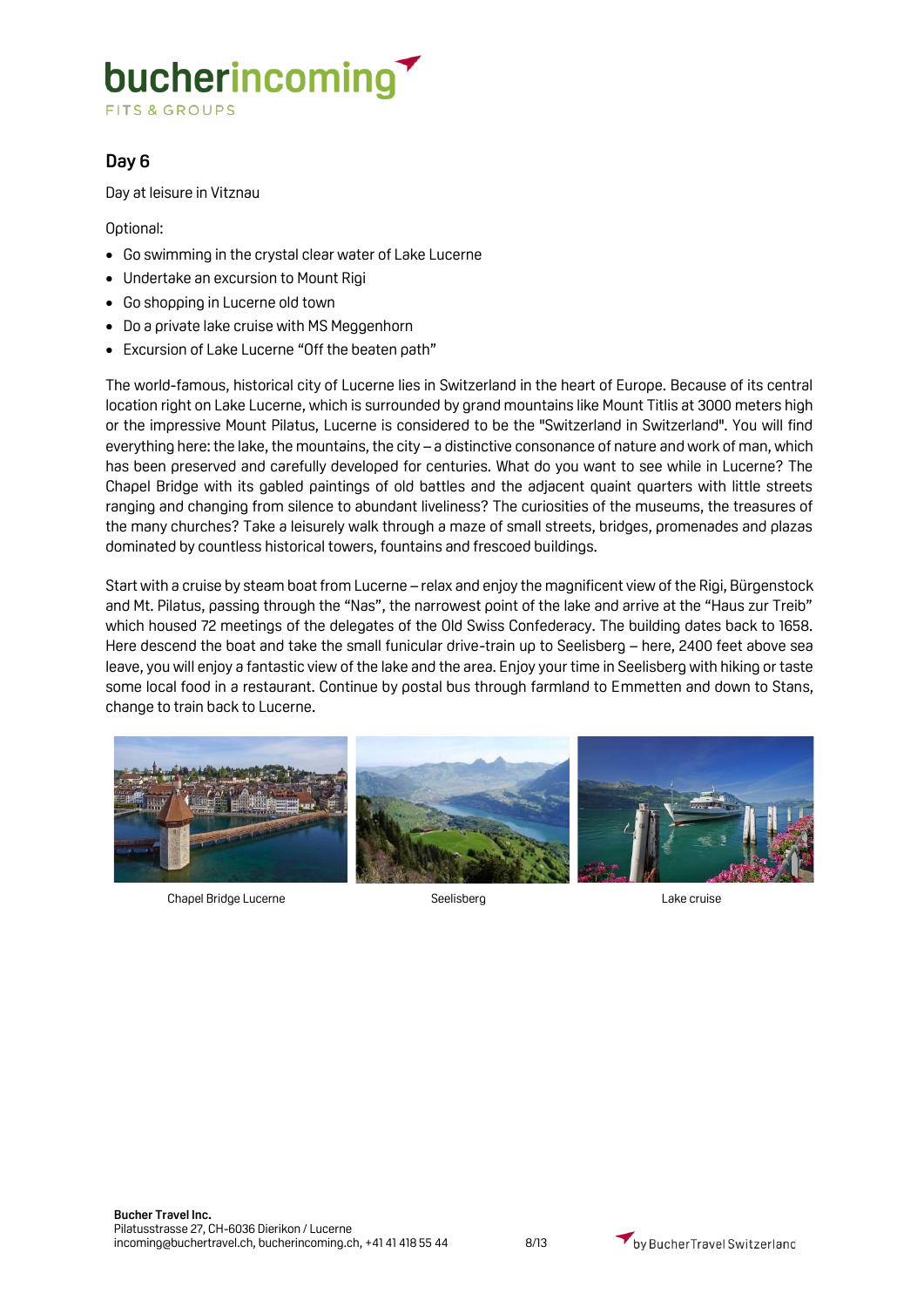**FITS & GROUPS** 

## **Day 7**

Travel from Vitznau to Bad Ragaz

• Private transfer from Vitznau hotel to Bad Ragaz hotel

Note:

• Driving approx. 1 ½ hours

Option:

• Stop in Chur for Sightseeing

Bad Ragaz in the St. Gallen Rhine Valley at the foot of the Pizol has a long tradition as a health spa. Today it is a wellness resort with top-class hotels, thermal baths and golf courses. The warm (37°C) healing waters bubble up from inside the mountain in the deep, mysterious Tamina Gorge in nearby Pfäfers. You will love the mild climate, the stunning natural environment, the varied landscape and the thermal springs. Experience wellbeing, recreation and health through water, sport, the natural world and culture.

Switzerland's oldest city charms visitors with its fine mountain setting, twisting alleys and historic buildings. Numerous boutiques, restaurants, bars, museums and galleries in the largely traffic-free Old Town create a Mediterranean-style atmosphere. Celts, Romans, Ostrogoths, Franks - all ruled Chur, the gateway to important trade routes and alpine passes, at one time or another. What remains today, is its 5000-year history, documented by Early Stone Age and Bronze Age finds anc artifacts from the Roman period, as well as testimonies to more recent history such as the 800-year-old Cathedral near the bishop's residence.



Bad Ragaz Old town of Chur Chur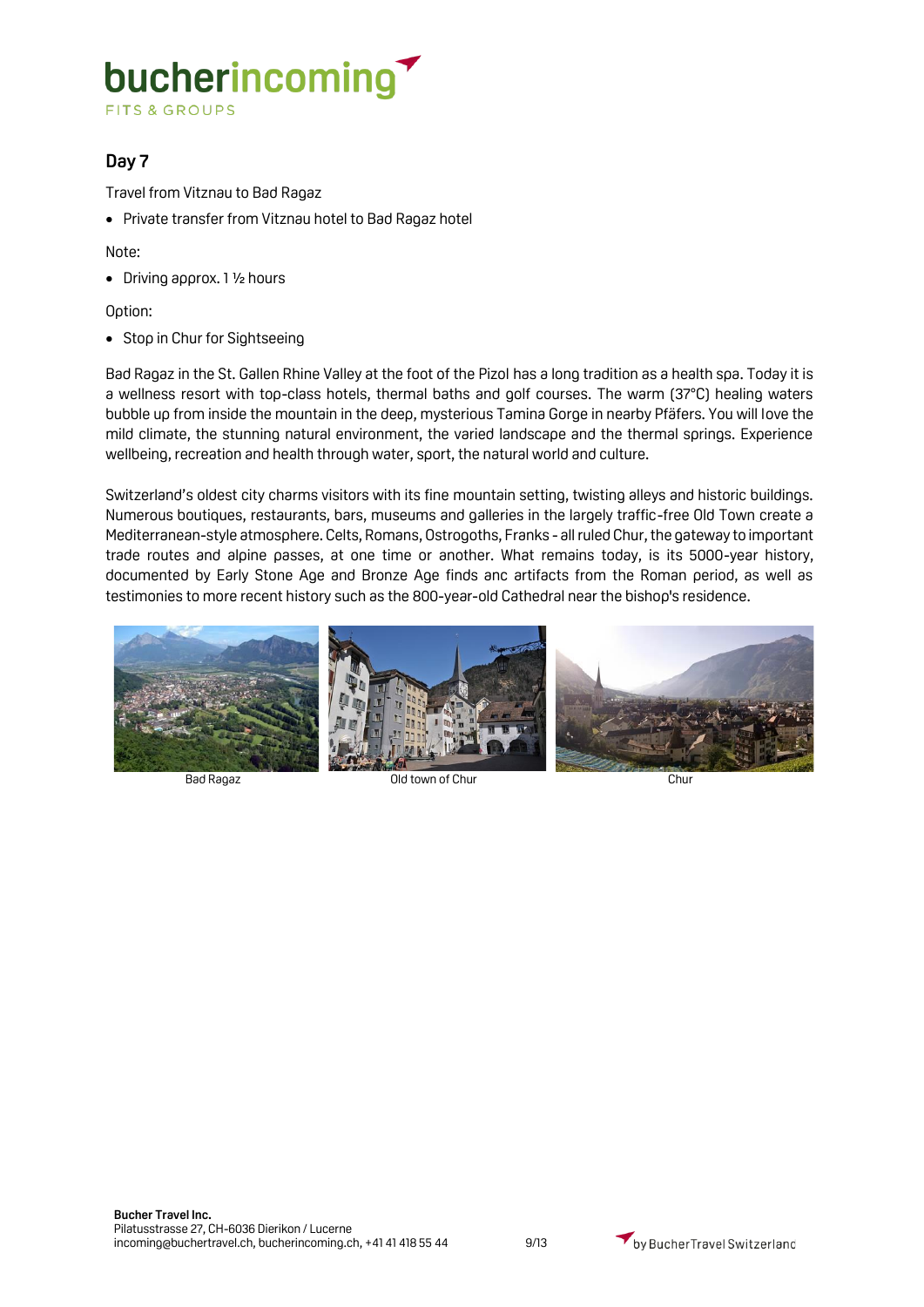**FITS & GROUPS** 

### **Day 8**

Day at leisure in Bad Ragaz

Optional:

- Visit the Tamina Gorge in Pfäfers
- Visit the Heidi village in Maienfeld
- Excursion to Landquart and shopping in the sport outlet factory

In this splendid place the bathing culture of former centuries can be relived. A source of hospitality at a wild, romantic site. The extremely narrow Tamina Gorge, is only penetrated by a few rays of sunshine at mid-day. It is a thermal waters fed grotto where health seekers bathed as early as 1240, which still draws vistors to submerge themselves in the salubrious waters that bubble up to Bad Pfäfers today. After bravely exploring the 70-meter-high rock faced gorge, and rejuvenation in the baths, there is also the monastery, baths museum, and neo-Gothic Baths Chapel to explore.

Heidi – a child who made a worldwide impression! The most famous Swiss author, Johanna Spyri, and the most successful and well-known fictional character, Heidi, became hugely popular and the story has been translated into almost 50 different languages and just as many million copies have been printed; it has been read, watched on television or seen in cinemas, all over the world. The Heidi Village in Maienfeld, restored under the theme "Heidi yesterday - today - tomorrow", delights children and adult Heidi fans too.



Tamina Gorge Pfäfers **Heidi village Maienfeld** 

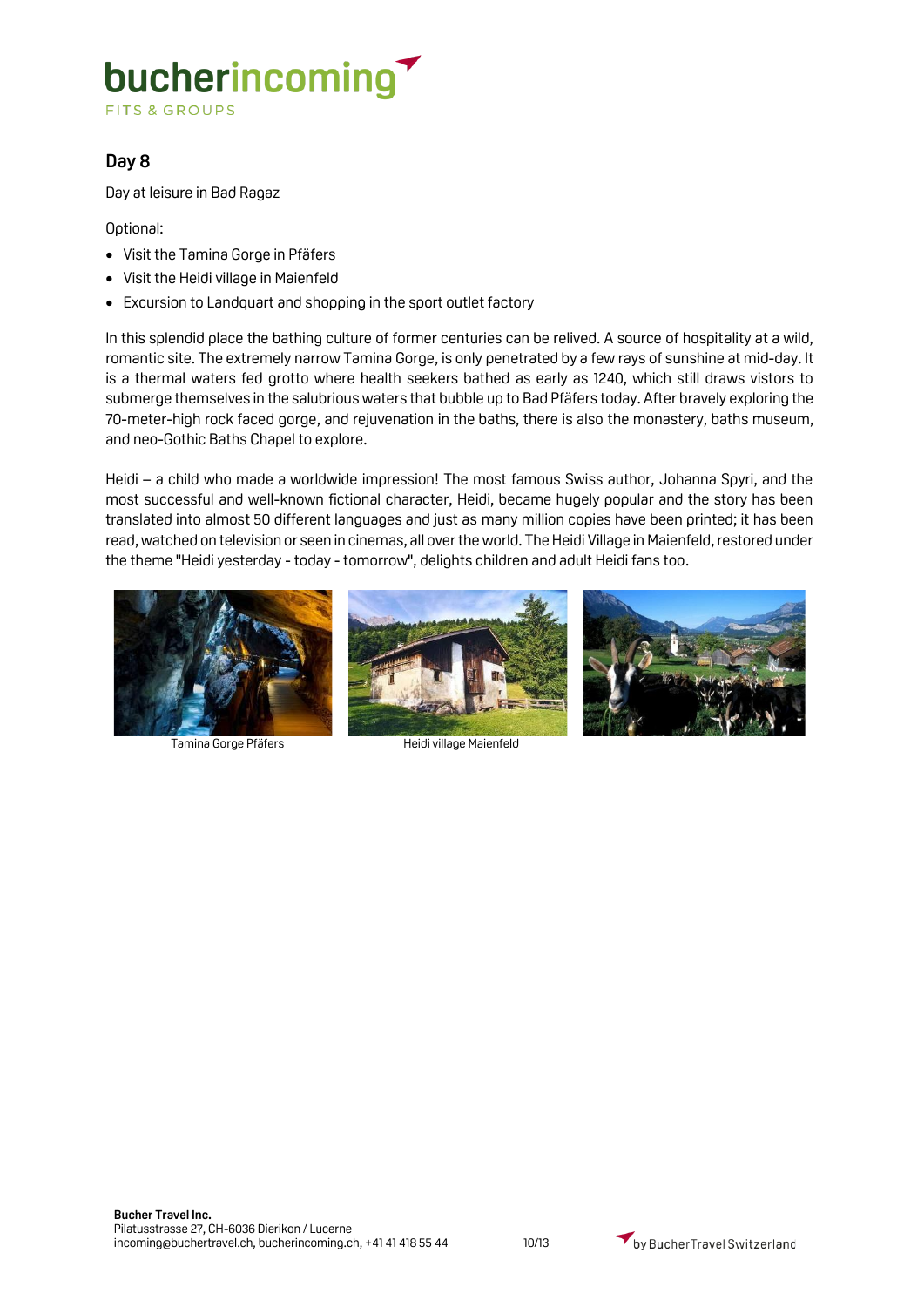**FITS & GROUPS** 

## **Day 9**

Travel from Bad Ragaz to Zurich

• Private transfer from Bad Ragaz hotel to Zurich hotel

Note:

• Driving time approx. 1 ¼ hours

#### Optional:

- Visit one of several museums
- Go shopping at famous Bahnhofstrasse
- Undertake a boat cruise on Lake Zurich

Zurich is top for leisure and pleasure. Gentle hills, peaceful woods, the unpolluted lakes and rivers, picturesque villages – and all just a stone's throw from the Alps. Zurich is the ideal starting point for all kinds of varied excursions. Enjoy the pretty old town of Zurich, the trendy new Zurich West district and the glorious lake. With opera, ballet, theater premieres, shows, musicals, art exhibitions in over 50 museums and 100 galleries, time never drags in Zurich. The famous Bahnhofstrasse and the Limmatquai are a shopper's paradise. Over 1,700 restaurants and bars serve both traditional Zurich and Swiss dishes as well as exotic specialties. The evenings will leave you spoilt for choice: indoors or outdoors, anything is possible as far as the nightlife in Zurich goes.







Zurich Old town of Zurich Grossmünster with water church

## **Day 10**

Departure Switzerland

- Private transfer from Zurich hotel to Zurich airport
- Departure Zurich airport, flight tba

#### Note:

- Driving time approx. 15 30 minutes
- We recommend to be at the airport approx. 3 hours prior departure time

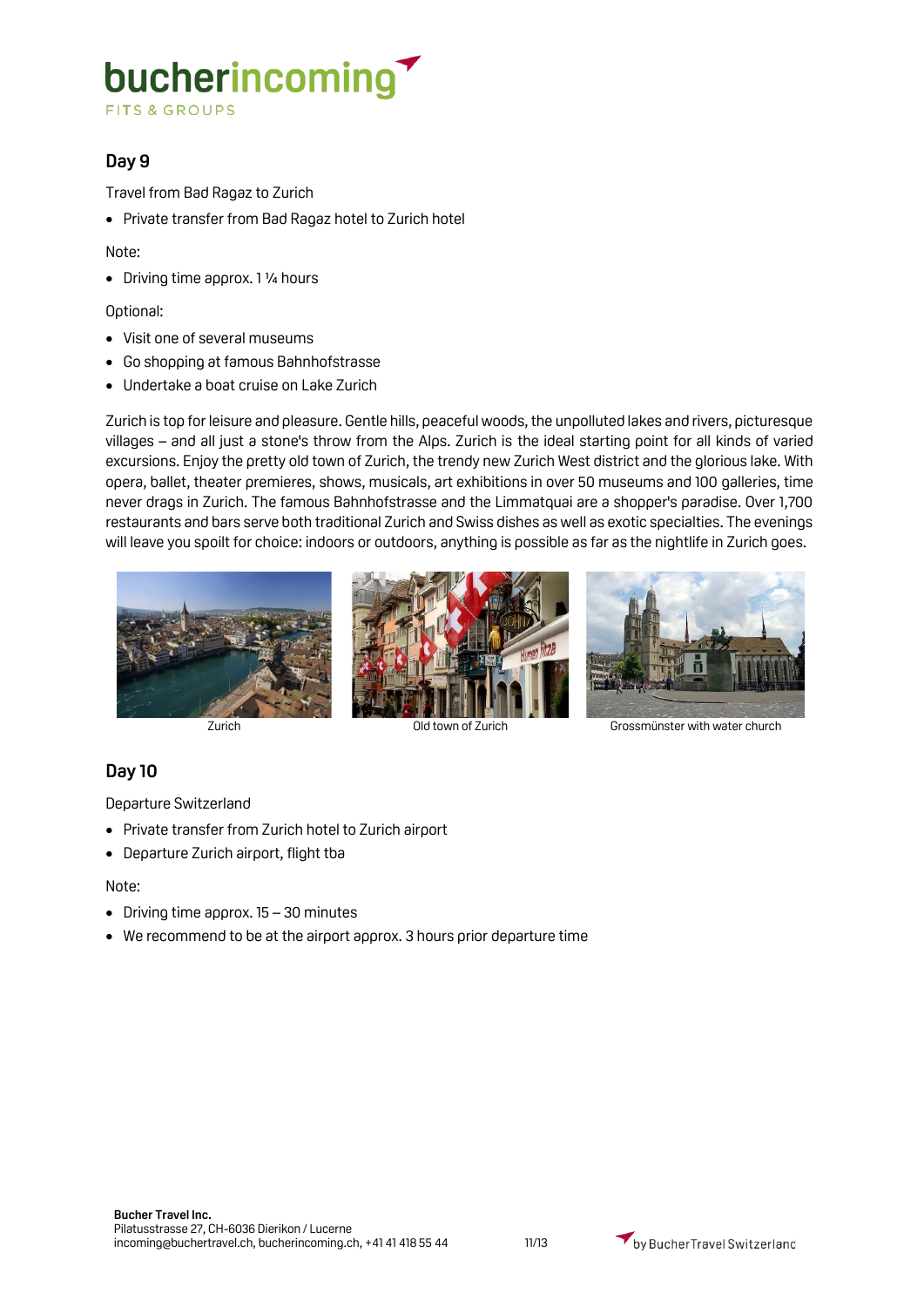**FITS & GROUPS** 

# **Rates**

#### **Included in our rate:**

- Accommodation as mentioned above including breakfast, service charge & taxes
- Day 1 Private transfer from Geneva airport to Lausanne hotel
- Day 3 Private transfer from Lausanne hotel to Gstaad hotel
- Day 5 Private transfer from Gstaad hotel to Vitznau hotel
- Day 7 Private transfer from Vitznau hotel to Bad Ragaz hotel
- Day 9 Private transfer from Bad Ragaz hotel to Zurich hotel
- Day 10 Private transfer from Zurich hotel to Zurich airport

#### **Rates:**

On request